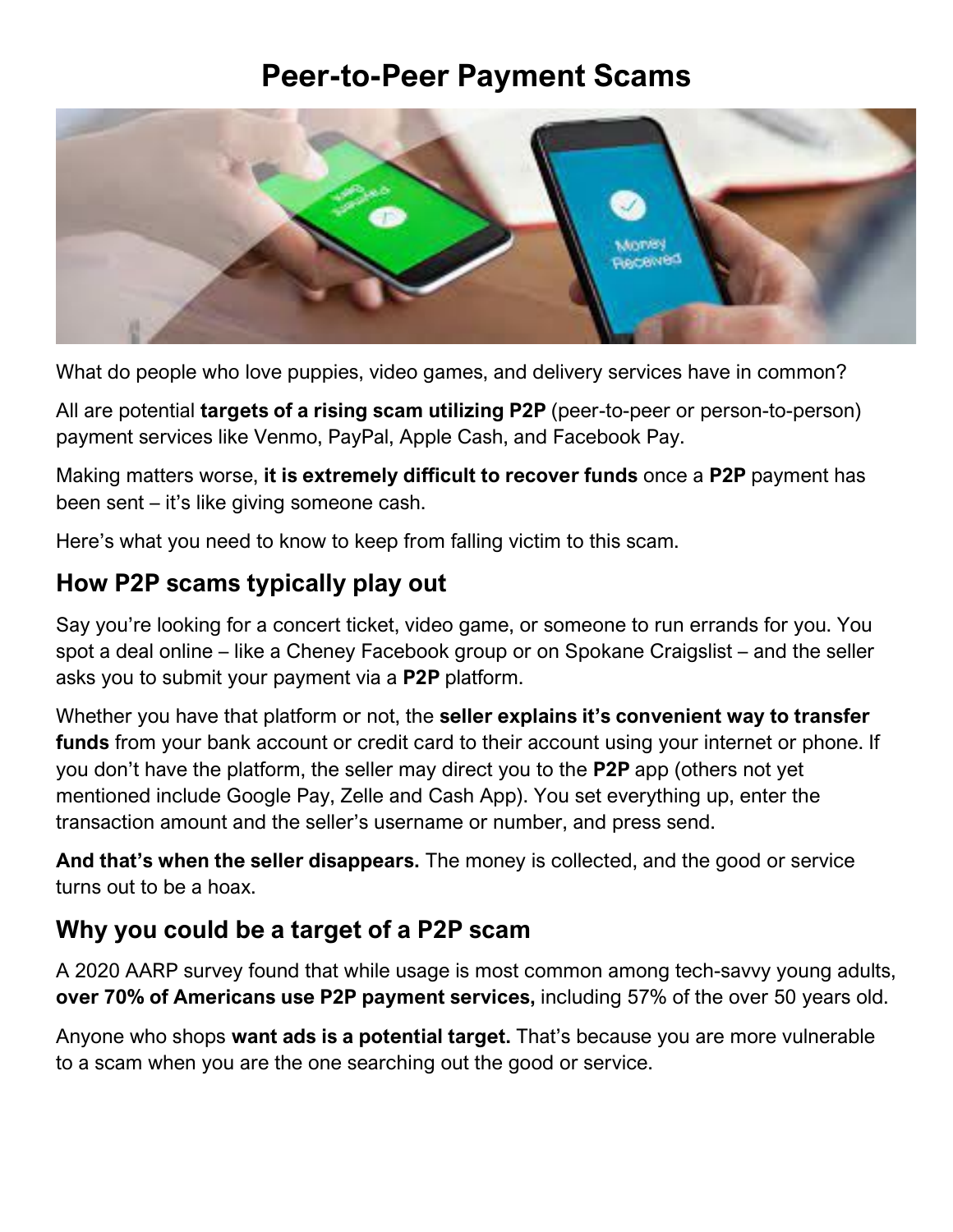"*It's easier for our members to fall victim because usually the service or goods being offered is something that the fraudster knows will catch the eye of the general public,"* warned Fabiola Garduno, a fraud specialist with a major credit union. *"The deal is too good to be true, and it is usually presented as an act now or lose out. The fraudster then pushes the cardholder to pay via P2P only, which is essentially like paying with cash. Once the money is transferred, it is gone."*

Be warned the next time you are browsing for a deal on an item such as an iPhone, Xbox, or video game or looking for someone to deliver groceries, meals, or run errands for you. **If the seller asks you to pay with a P2P service, it is often a scam.** Unless you have already received the item or service and are sure of the seller's legitimacy, don't send a **P2P** payment.

# **Can you get your money back in a P2P scam?**

That's truly the (fill-in-the-blank) – dollar question. And the answer is usually no.

Scammers love **P2P** because **any dispute you initiate goes to the P2P service and not to the fraudulent seller, making it difficult to challenge.**

*"The point of the transaction from the perspective of the P2P payment service was to move funds, and they did what they were supposed to do,"* Garduno said.

That's not to say the fraudster shouldn't be held responsible; it simply means **P2P transactions leave the buyer less protected.**

If you do fall victim to a **P2P** scam associated with your CFCU account or credit card, reach out to us immediately at **509.235.6533** or **stop by a branch** to file a dispute.

Our goal is to try and recover the funds for our member in any way we can. Unfortunately, there are certain situations where the financial institution cannot recover them due to certain rules and regulations that are in place.

Victims are also encouraged to **file a complaint with organizations** intent on protecting consumers and prosecuting scammers for their crimes. The Washington Office of the Attorney General, Federal Trade Commission, and the Better Business Bureau all have links to file a complaint on their website home pages.

# **Four tips for P2P success**

### **1. Triple-check recipients**

With **P2P**, a simple mistake can cost you. Since **P2P is the equivalent of giving someone cash**, it is extremely important you only send money to someone you know. If you send money to the wrong person, that money is gone, and you cannot get it back.